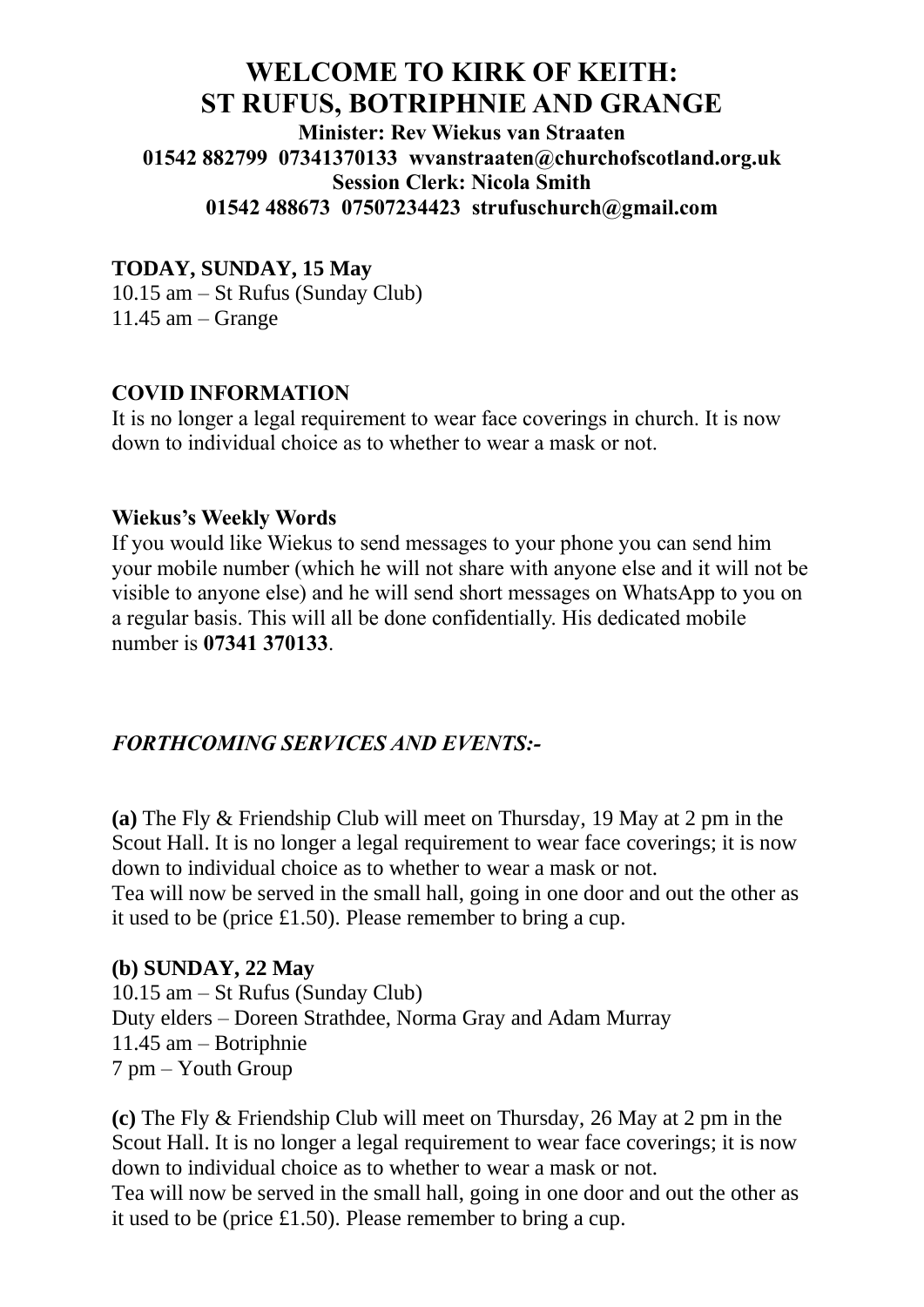## **(d) SUNDAY, 29 May**

10.15 am – St Rufus (Sunday Club) Duty elders – Caroline and Duncan George and Frances McKenzie 11.45 am – Grange

**(e)** There will be a Guild Committee meeting on Tuesday, 7 June at 2 pm in the hall.

## **ANNOUNCEMENTS…**

**1)** The Guild would like to thank everyone who sponsored them in their walk/silence. The sum of £665 was raised which will go to Guild projects.

**2)** The sum of £187.99 was donated at the retiring collections after the Communion Services. This will go towards the cost of the audio-visual system. Thanks to everyone who donated.

**3)** The Tuesday Table Lunch restarts on Tuesday, 17 May 11.30 am -1.30 pm in the North Church Hall. All welcome. No charge but donation if desired.

#### **4) PICNIC**

The Picnic and Parties Committee is hoping to have the annual picnic to Hopeman on Saturday 25 June. The cost of running a bus is very expensive so it has been decided that people should take their own cars and meet up in Hopeman for 12 o'clock for lunchtime. Cost of ticket £5 for adults, under 12s £3 and under 3s free. Sunday Club members are also free. Please let Margaret or Beth know if you are interested. Margaret will be at Sunday Club on 19 June to take names. It will only go ahead if there is enough interest.

## **5) HOUSEHOLD HARDSHIP FUND**

St Rufus, Botriphnie and Grange church has secured a grant through the Household Hardship Fund.

The grant is to be used for individuals or families within our congregation who would appreciate a wee help due to increasing costs at the moment.

The aim of the fund is to help with food, clothing, bills etc.

It is likely that we will issue Tesco gift cards (value will depend on number of applicants) but other options may be available.

All applications will be treated with confidentiality, although some acknowledgement will be required as proof of distribution. Closing date for applications is 31 May.

If you'd like to apply, please contact Nicola Smith.

07507234423 [Strufuschurch@gmail.com](mailto:Strufuschurch@gmail.com)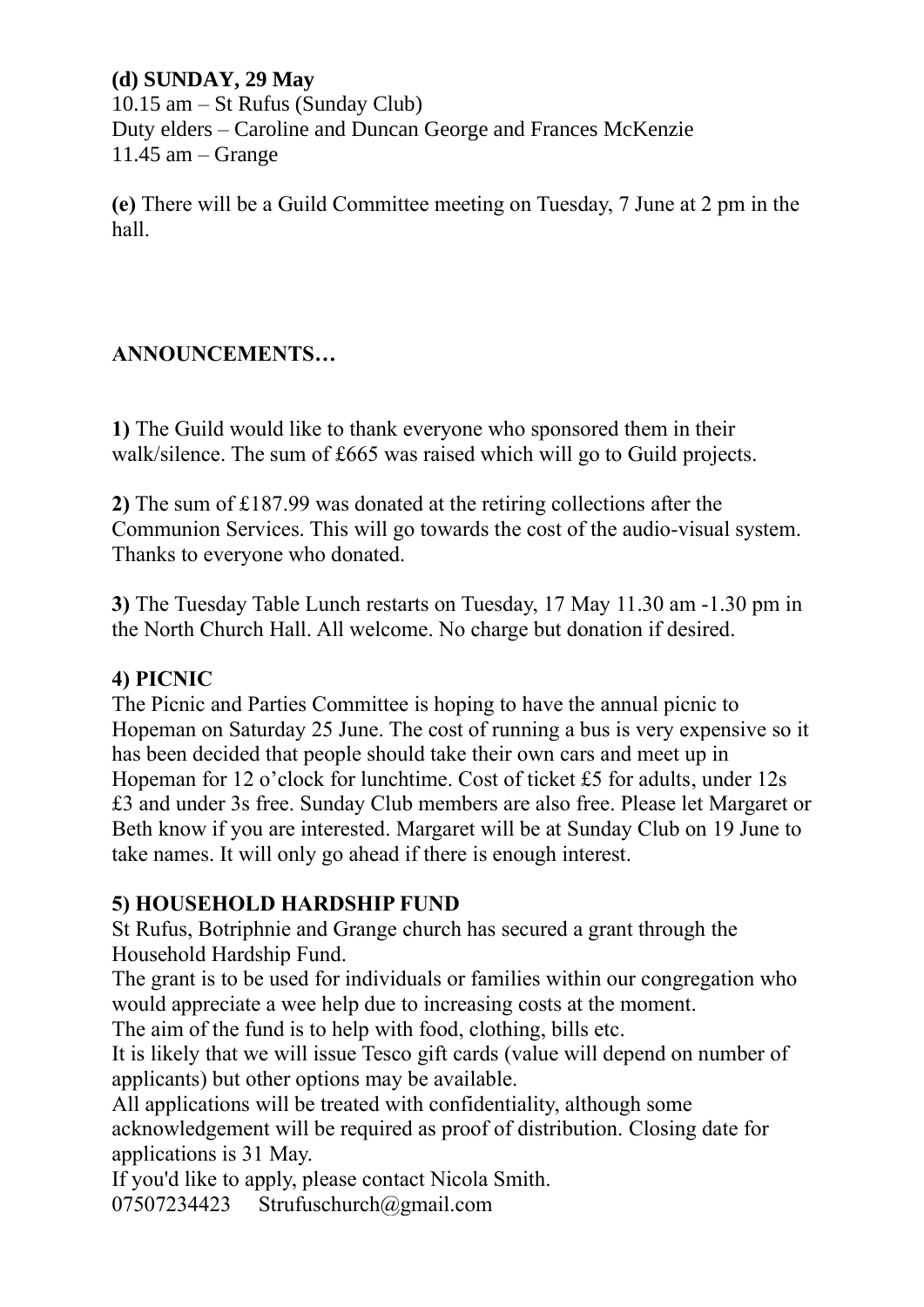# **6) Queen's Platinum Jubilee**

To celebrate this occasion, you are invited to 'Bring a Picnic to a Picnic' on Saturday, 4 June starting at 2 pm in St Rufus Park. All welcome to come along and have fun.

## **7) REHIS Introduction to Food Hygiene level 1 by e-Learning**

This course will take approximately 2 hours to complete, is interactive and participants will be encouraged to reflect on their food safety knowledge and skills. There are no tests or exams during or after this course.

This course is delivered through a third party training partner and is entirely online so you will need access to a computer or tablet with a suitable internet connection. At the end of the course you will receive an approved REHIS Introduction to Food Hygiene certificate.

If you wish to register for the course there is an on line form <https://forms.office.com/r/SQncvKdWus>

**8)** Flowers for May and June kindly donated by:

- 1/5/22 Margaret Rutherford
- 8/5/22 Loveina Clarke
- 15/5/22 Mary Sinclair
- 22/5/22 Sheila Donald
- 29/5/22 Mrs Whyte
- 5/6/22 June Miller
- 12/6/22 Barbara Robertson
- 19/6/22 Pat Mair
- 26/6/22 Phyllis Bowman

Flower Fund – a few spaces have become available in the flower calendar. If anyone wishes to donate flowers, give money on an annual basis or take turns to arrange flowers please contact Norma on 882019.

**9)** Could any elders who know of someone who should receive church flowers please put their details in the book in the counting room or let Nicola know.

**10)** June Cairns co-ordinates the rota for church transport and her contact number is 01542 882336.

Like us on<br>Je**Facebook** 

**Check out the Kirk webpage which can be found at [www.strufus.org](http://www.strufus.org/)**